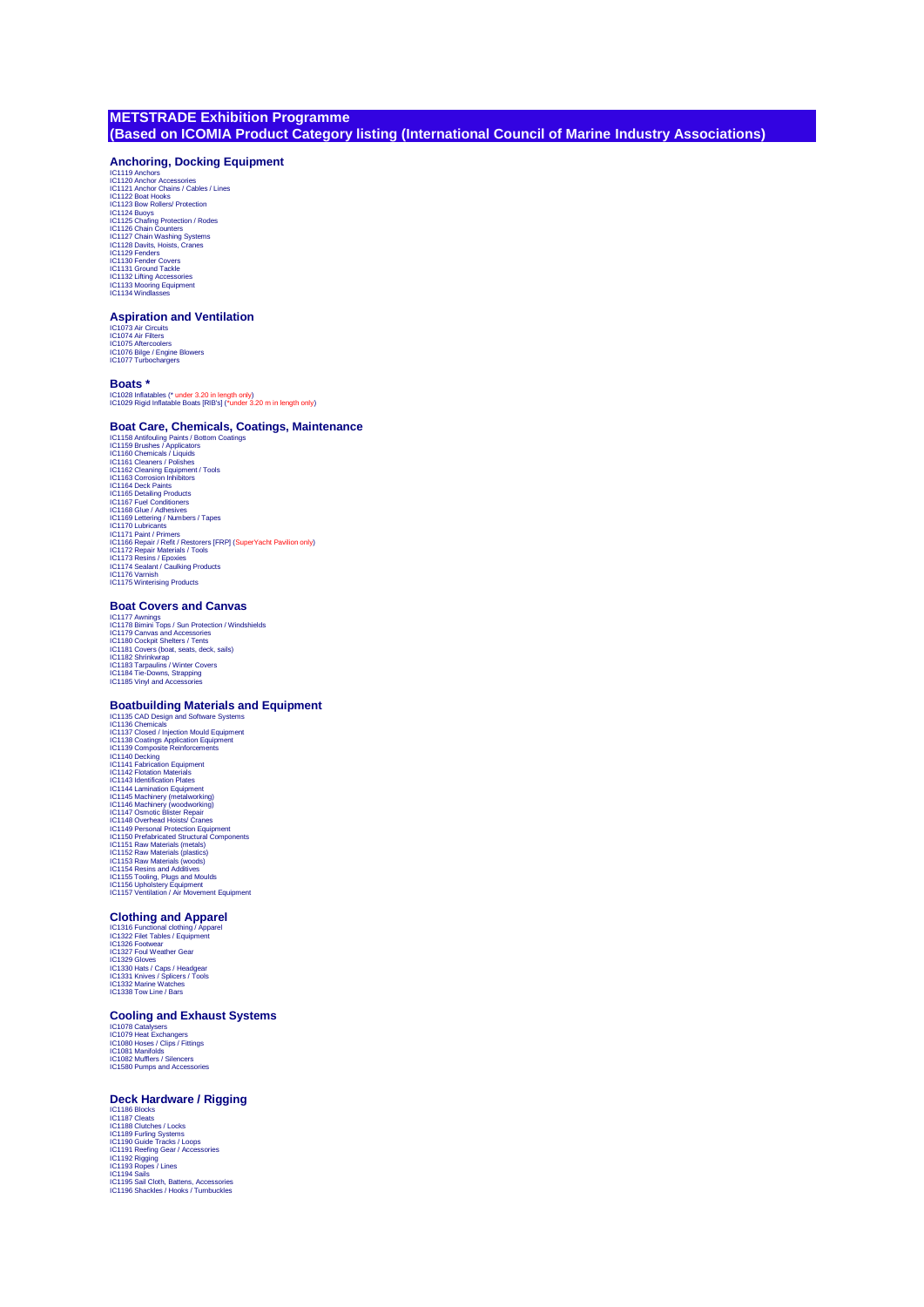IC1197 Spars / Booms / Masts IC1198 Spinnaker Fittings IC1199 Travelers / Guide Rails IC1200 Winches IC1201 Wire Ropes / Cords

**Electrical**<br>Ci202 Altemators<br>C1202 Altemators<br>C1204 Batteric Chargers<br>C1205 Batteries and Accessories<br>C1205 Batteries and Accessories<br>C1202 Ciccuit Breakers / Fuses<br>C1202 Ciccuit Breakers / Fuses<br>C1220 Depressions (C1211

### **Electronics**

IC1221 Aerials / Antennas / Accessories<br>IC1223 Automatic Identification System (AIS)<br>IC1223 Automatic Identification System (AIS)<br>IC1224 Chart Plotters<br>IC1226 Computer Systems<br>IC1222 Depth Sounders<br>IC1222 Dels Chart Compas IC1234 Handheld Transceivers<br>IC1234 Intercom Systems<br>IC1236 Navtex Receivers<br>IC1236 Navtex Receivers<br>IC1237 Radar Systems<br>IC1239 Rudder Indicators<br>IC1239 Rudder Indicators<br>IC1240 Satellite Communication Systems IC1241 Speedometers IC1242 TV / Stereo / Entertainment Systems (AV) IC1243 Weather Receivers IC1244 Wind Instruments

## **Engine Management**

IC1083 Monitors / Instruments / Alarms IC1084 Engine Remote Controls IC1085 Engine Test Equipment

# **Engines and Motors**

C1066 Inbard/Sterndrive: Alternative Fuel<br>C1066 Inbard/Sterndrive: Desel<br>C1064 Inbard/Sterndrive: Desel<br>C1063 Inbard/Sterndrive: Petrol<br>C1063 Inbard/Sterndrive: Petrol<br>C1063 Outbard: Desel<br>C1060 Outbard: Desel<br>C1060 Outbar IC1070 Steam Engines IC1071 Trolling Motors IC1072 Other Engines/ Drives

# **Fuel Handling**

IC1086 Fuel Computers IC1087 Fuel Pumps / Injection Systems IC1088 Hoses/ Clips / Fittings IC1089 Tanks

## **Galley Equipment / Appliances**

IC1245 Cookers / Hobs / Ovens / Stoves IC1246 Dishwashers IC1576 Dumbwaiters IC1247 Galley Accessories IC1248 Grills / Barbeques IC1249 Ice Boxes IC1250 Ice Makers IC1251 Marine Crockery / Tableware IC1252 Microwaves IC1253 Refrigeration Systems

### **Gas Installations**

IC1254 Components IC1255 Gas Alarms

**Hardware**<br>CC1256 Binini Tubing / Hardware<br>CC1256 Binini Tubing / Hardware<br>CC1258 Doors<br>CC1259 Downriggers / Outriggers<br>CC1259 Downriggers / Outriggers<br>CC1260 Fashing Rod Holders / Accessories<br>CC1262 Fishing Rod Holders /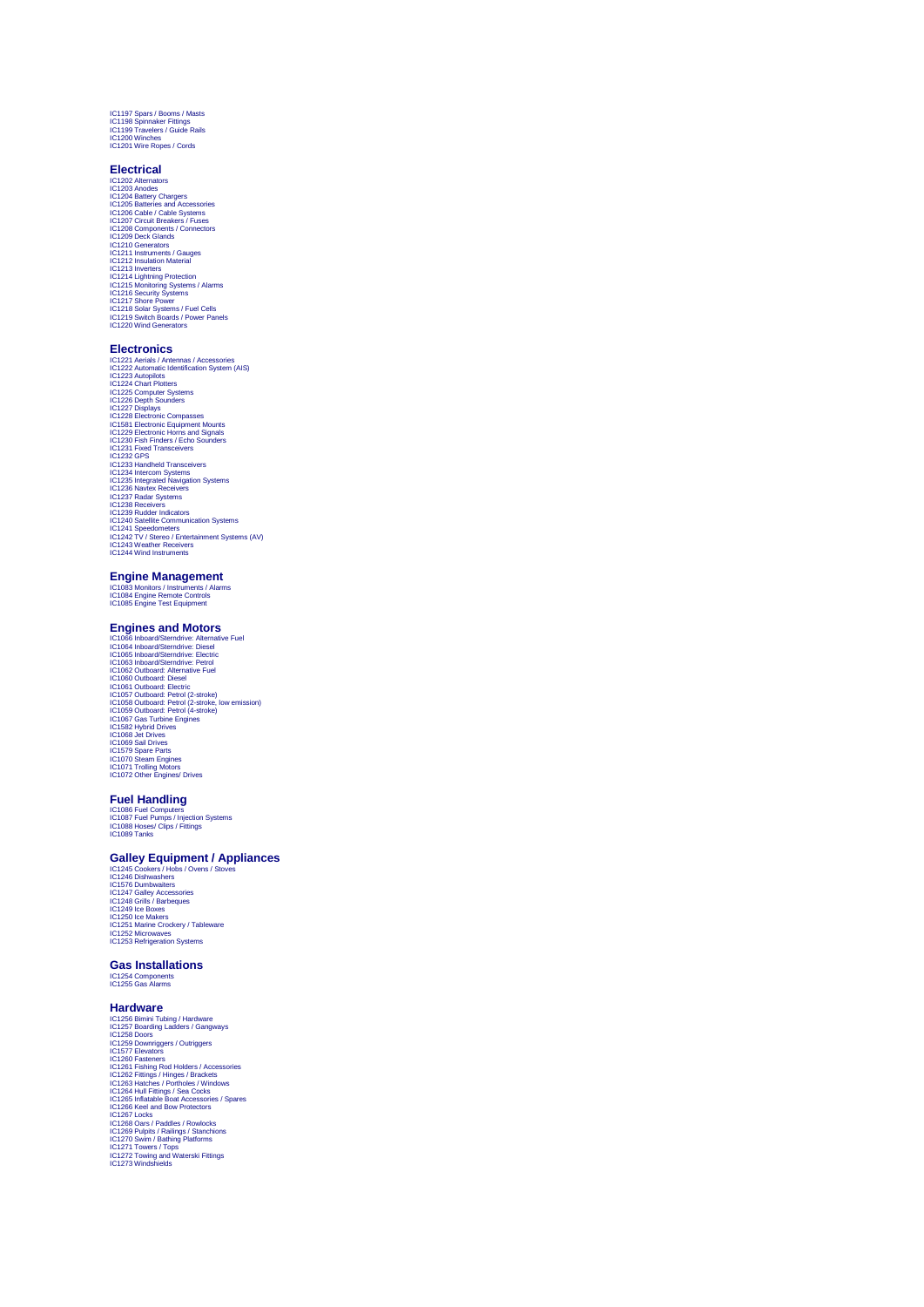## **Hydraulic Systems** IC1090 Hydraulic Motors IC1091 Pumps

# **Insulation**

IC1092 Heat Insulation IC1093 Leak Insulation IC1094 Vibration / Noise Insulation

# **Interior Furnishings**

1C1274 Bed / Berth Furnishings<br>1C1274 Bed / Berth Furnishings<br>1C1276 Cabinetry<br>1C1277 Counter Tops<br>1C1277 Counter Tops<br>1C1279 Decorative ltems / Boat Décor<br>1C1229 Tabires / Interior Coverings<br>1C1281 Interior Seating / Furn

**Lic1**286 Deck Lighting<br>IC1288 Deck Lighting<br>IC1288 Lamps / Bulbs<br>IC1289 Light Control Systems / Switches<br>IC1290 Uavigation Lights<br>IC1291 Utility Lights / Spotlights<br>IC1291 Utility Lights / Spotlights

### **Lubrication**

IC1095 Lubrication Systems IC1096 Oil Change Systems IC1097 Oil Filters IC1610 Lubricants

### **Magazines and Websites**

IC1551 Business-to-Business Magazines IC1552 Business-to-Business Websites

## **Marina and Yard Equipment**

IC1292 Chafing Protection<br>
IC1292 Chafing Protection<br>
IC1293 Cradles / Boat Stands<br>
IC1294 Cranes / Boat Hoists / Travel Lifts<br>
IC1295 Disposal Facilities / Environmental Control<br>
IC1297 Dock Lighting<br>
IC1297 Dock Lighting

### **Maritime Goods**

IC1457 Boat / Hull Mod

## **Mounting Equipment**

IC1098 Engine Mounts IC1099 Outboard Mounts IC1100 Jack Plates / Parts

# **Navigation**

IC1308 Anemometers / Barographs / Baroscopes<br>IC1308 Anemometers / Barographs / Baroscopes<br>IC1310 Bincoulars / Night Vision Devices<br>IC1312 IMagnetic Compasses<br>IC1312 Machanical Logs<br>IC1313 Nachanical Logs<br>IC1314 Sextants<br>IC

# **Plumbing**

IC1348 Desailnators<br>IC1349 Filters / Sterilisation<br>IC1350 Fresh Water Systems / Components<br>IC1351 Holding Tank Systems / Toilets<br>IC1352 Hose / Clamps / Fittings<br>IC1353 Livewills / Balt Tanks<br>IC1354 Pump-outs / Water Dispos

# **Safety Equipment**

IC1360 Alam Systems<br>C1360 Alam Systems<br>IC1362 Buoyancy Aids, Ring Buoys<br>IC1363 Detectors (CO, Gas, Smoke)<br>IC1363 Detectors (CO, Gas, Smoke)<br>IC1366 Fire Extinguishers<br>IC1366 Fire Extinguishers<br>IC1367 Fire Fyntimg / Suppress IC1373 Man-Overboard Systems<br>IC1374 Radar Reflectors<br>IC1374 Radar Reflectors<br>IC1376 Sprinklers<br>IC1377 Survival Equipment / Supplies<br>IC1377 Survival Suits

**Seating**<br>IC1379 Cockpit Seating<br>IC1380 Fighting Chairs<br>IC1381 Helm Chairs and Pedestals